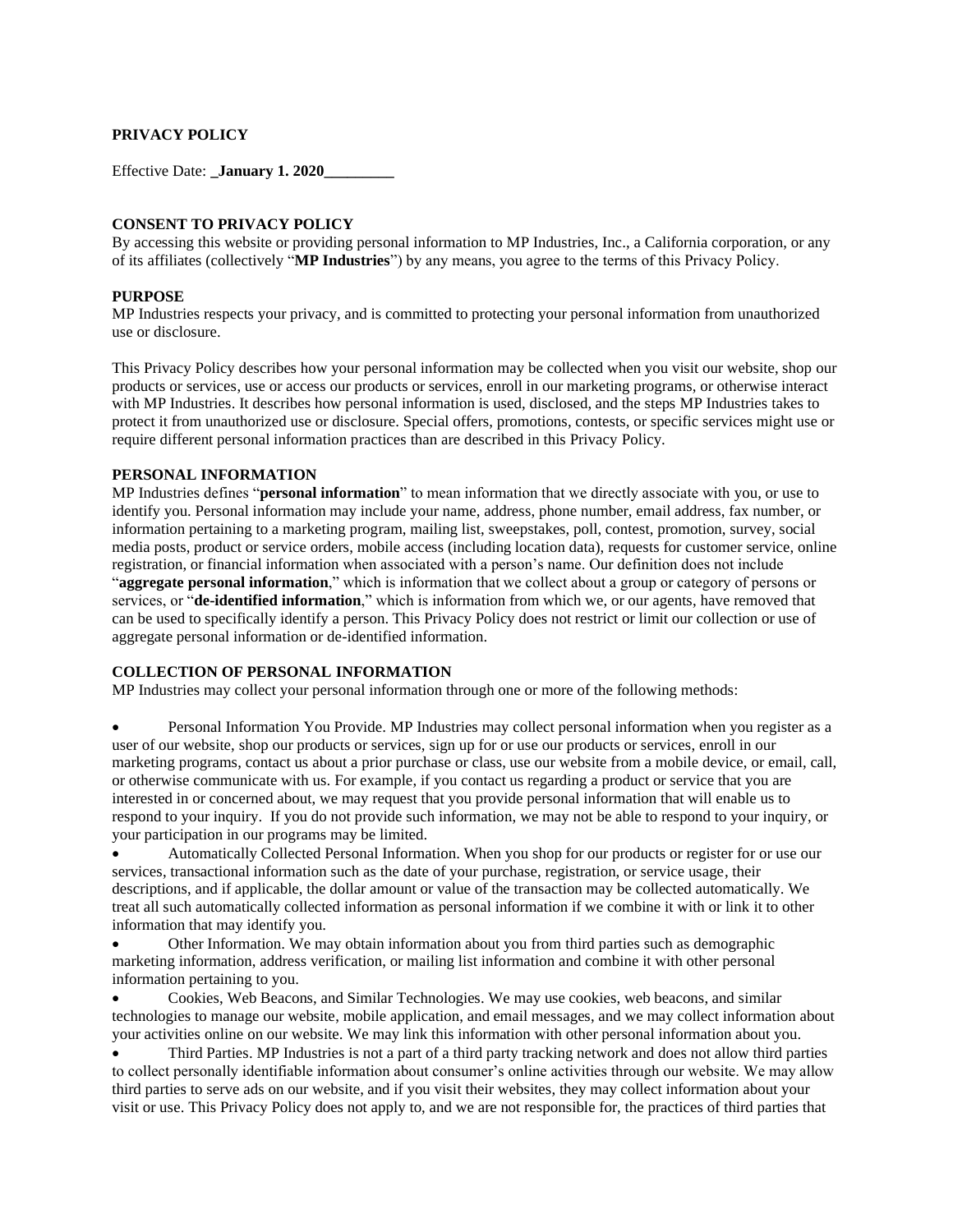collect your personal information. We encourage you to check the privacy policies of such third parties to learn about their practices with respect to the collection, use, disclosure, and protection of your personal information.

## **OUR USE OF PERSONAL INFORMATION**

MP Industries may use your personal information for a variety of purposes, including:

- o Responding to your comments, requests, and questions;
- o Processing and completing your transactions, including the delivery of products or services or confirming orders or appointments;
- o Attempting to contact you regarding safety issues;
- o Sending you technical notices, updates, security alerts, and support and administrative messages;
- o Verifying your identity;
- o Keeping a record of our interactions with you if you schedule an appointment, make a purchase, or otherwise deal with our employees or representatives over the telephone or online;
- o Conducting statistical and demographic analysis;
- o Preventing, investigating, or providing notice of fraud, unlawful or criminal activity, or unauthorized access to or use of personal information, our website or data systems, or to meet legal obligations;
- o Protecting and defending MP Industries and its affiliates against legal actions or claims;
- o Collecting debts;
- o Satisfying contractual obligations;
- o Evaluating your employment application;
- o Cooperating with law enforcement or other government agencies for purposes of national security, public safety, or matters of public importance when we believe that disclosure of information is necessary or appropriate to protect the public interest;
- o Contacting you about products or services that we believe may be of interest to you, or sharing with you special offers from MP Industries or promotions from other companies;
- o Conducting market research, surveys, and similar inquiries to help us understand trends and customer needs across product categories or customer groups;
- o Evaluating and improving your experience, or our existing products or services, or to create new items;
- o Communicating specials and discounts via email;
- o Applying discounts for any marketing program specials;
- o Personalizing your online experience and providing advertisements, content, or features that match your profile and interests;
- o Monitoring and analyzing trends, usage, and activities;
- o Entering you into sweepstakes and promotions; and
- o Performing any other purpose disclosed elsewhere in this Privacy Policy.

When it is possible to do so, we may link personal information (such as your name or e-mail address) with nonpersonal information (such as the unique identifier associated with your computer or mobile device). We may also link personal information with other generally or publicly available information to help us identify your preferences or interests. The information we collect may also be merged with information available from other sources such as (1) companies that match e-mail addresses with postal addresses and other information; (2) credit card verification and credit services; and (3) our affiliates.

### **DISCLOSURE OF PERSONAL INFORMATION**

MP Industries may share your personal information internally among its affiliates. MP Industries does not sell or rent your personal information to third parties in the ordinary course of business. Notwithstanding, upon the occurrence of certain corporate transactions, your personal information may be disclosed or transferred as described under the caption "Certain Business Transfers" below. Our practices with respect to the disclosure of personal information are described below, or otherwise stated in this Privacy Policy.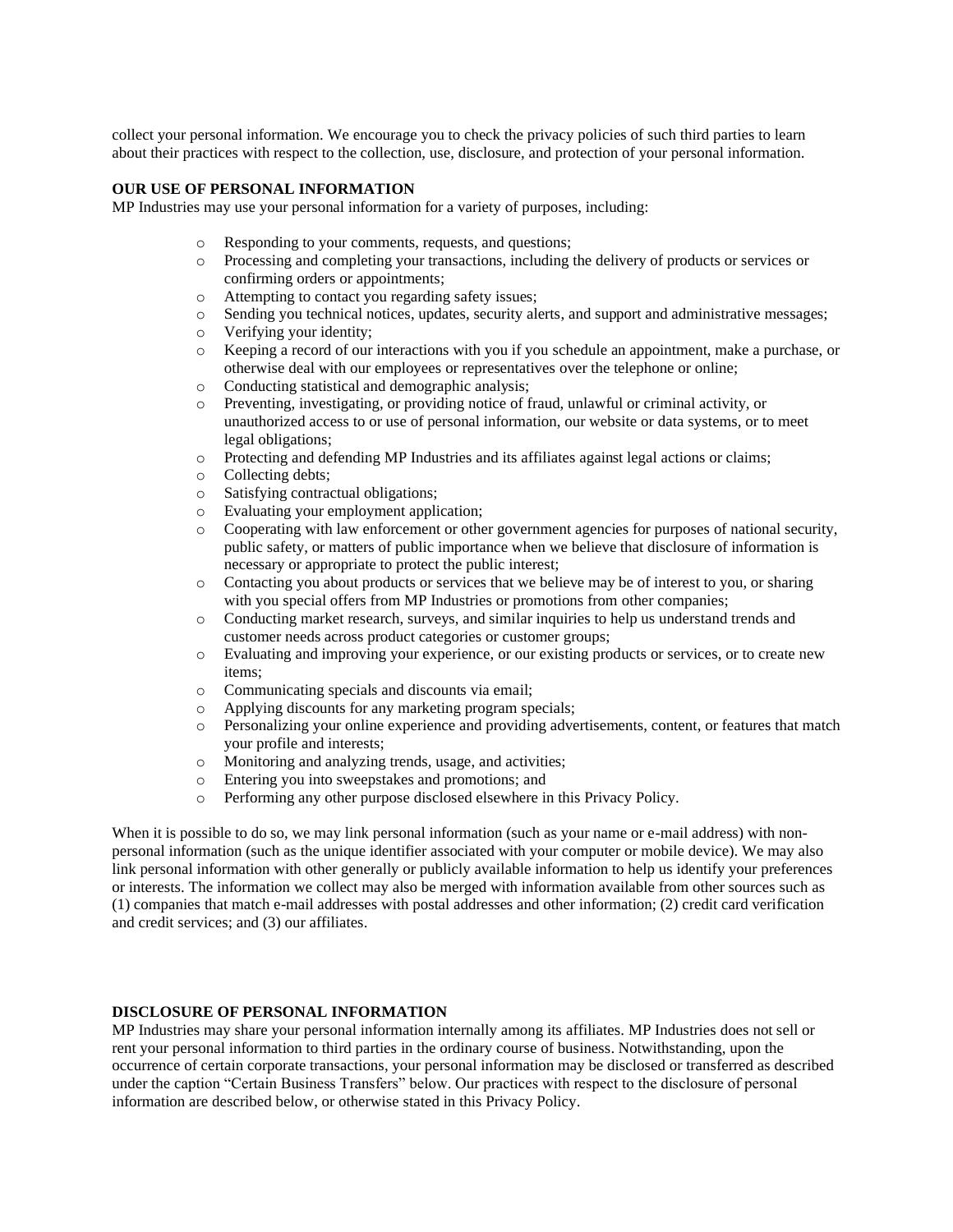• With Your Consent. We may disclose your personal information to third parties with your consent. You may give your consent in several ways, such as through a written agreement that you sign or acknowledge; an online method, such as a "click-through" agreement or registration page; an oral statement, such as by way of an interactive voice response; or through the terms and conditions under which we provide you a particular product or service. Sometimes your consent may be implicit. For example, if you purchase products or services with a credit card, you implicitly consent to the disclosure of your credit card number to the credit card processor to authorize the transaction, and to the bank to collect payment.

• Service Providers. We may disclose your personal information to third parties who complete transactions or perform services on our behalf or for your benefit. Information provided to such parties for payment authorization or verification purposes may be retained by them in a database that is used to provide similar services to others. We may also utilize the services of third parties to verify customer data, such as mailing addresses or to supplement other information we have collected. We may also contract with third parties to host a website, conduct market research, or send you information regarding our products or services, or those of other companies with whom we conduct business.

• Legal Process. We may disclose your personal information to legal or government regulatory authorities in response to their requests, or to assist in investigations of theft, fraud, or abuse. We may also disclose your personal information to third parties in connection with claims, disputes, or litigation, or if we determine its disclosure is necessary in an emergency. This may include the disclosure of IP addresses, mobile device identifiers, or other information collected by us, with or without notice to you.

• Certain Business Transfers. Your personal information may be disclosed as part of an actual or proposed corporate business transaction, such as a merger, acquisition, joint venture, or financing or sale of company assets, and could be transferred to a third party as one of the business assets in such a transaction. It may also be disclosed in the event of insolvency, bankruptcy, or receivership.

### **PAYMENT INFORMATION**

We may also ask you for financial information for payment purposes, including your billing name; billing address; credit, debit, bank card or or any other information that we, in our sole discretion, deem appropriate ("Payment Information"). We will not store your Payment Information on our database. Once you provide us with your Payment Information, we will forward the information to our third party payment processor, who will only use your Payment Information to process your payment of the ordered products or services.

# **INFORMATION PERTAINING TO CHILDREN**

MP Industries is the only operator of our website, and our contact information is listed in the "Contact Us" section on our website. MP Industries does not knowingly or intentionally collect personal information from children under the age of 13, and we have taken steps to avoid doing so through our website. Accordingly, MP Industries does not enable children to make their personal information publicly available, knowingly or intentionally use their information in any manner, or knowingly or intentionally disclose their information to anyone. If a child under the age of 13 has or may have provided personal information to MP Industries, a parent or guardian may inform us of that fact by contacting us using one of the methods listed in the "Contact Us" section on our website, and we will then review our records and delete any such information from our database. If you are under the age of 13, do not provide us with any personal information either directly or indirectly (e.g., by posting personal information on our website). Any personal information that we receive from a person whom we believe is under the age of 13 will be deleted.

#### **ACCESS TO AND RETENTION OF PERSONAL INFORMATION**

MP Industries does not maintain all of your personal information in a form that you can access or update, and some items, such as transaction records, may not be changed. Accordingly, we will determine and may limit what may be accessed and how, and we may keep a record of changes (including deletions) and disclose them for compliance or other lawful purposes. We keep your personal information for as long as we think is necessary or advisable, and we reserve the right to retain it to the full extent not prohibited by law. You may review your personal information that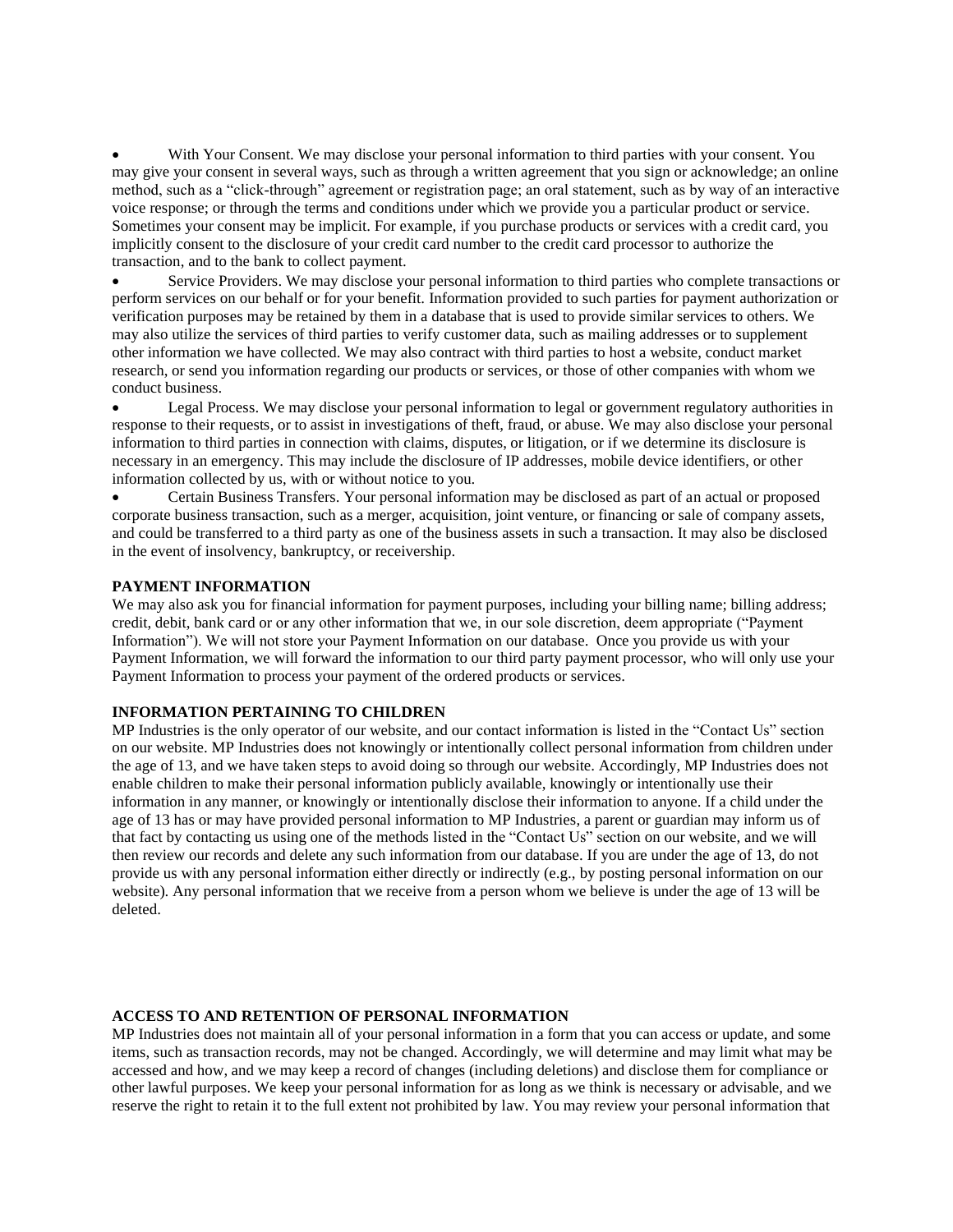is readily accessible or request that it be updated by contacting MP Industries using one of the methods listed under the "Contact Us" section on our website.

### **SECURITY OF PERSONAL INFORMATION**

MP Industries uses various physical, electronic, and procedural measures to protect your personal information from unauthorized disclosure or misuse. We employ security measures to encrypt sensitive personal information you input, such as credit card numbers, during transmission. However, because no data security systems are completely secure, we do not warrant that any personal information that you provide to us will be secure or safe from unauthorized access. If you provide any personal information to us, you do so at your own risk.

### **LINKS TO OTHER WEBSITES**

Our website may contain links to websites operated by third parties. We may, from time to time, at our sole discretion, add or remove links to other websites. These links are provided solely as a convenience to you, and access to any such websites is at your own risk. Your business dealings, communications with, or participations in promotions with advertisers (other than MP Industries) and any terms, conditions, warranties, or representations associated with such dealings are solely between you and such third parties. When you visit their websites, they may collect information about your visit and use it to provide advertisements to you. This Privacy Policy does not apply to, and we are not responsible for, the practices of third parties that collect your personal information. Each of these linked websites may maintain its own policies about the collection, use, and protection of your personal information. We encourage you to check the privacy policies of such third parties to learn about their practices.

### **SOCIAL NETWORK WEBSITES**

By accessing the links to certain social network websites posted on our website, you may have interactions that you initiate with us on such third party websites or services. Examples of such interactions include enabling you to transmit content from your account on a third party website or service; to "like" or "share" our website or content to other websites or services; and to otherwise connect our website to a third party website, application, or service.

Information you post or to which you provide access on such third-party websites and services may be publicly displayed on our website or by a third party website or service. Similarly, if you post information on a third party website or service that references our website (e.g., by using a hashtag associated with MP Industries in a tweet or status update), your post may be published on our website or social network websites in accordance with the terms of the third party website or service. Also, both MP Industries and the third party may have access to certain information about you and your use of our website, and the third party site or service.

The information we collect in connection with our social network websites is subject to this Privacy Policy. The information collected and stored by the third parties remains subject to those third parties' privacy practices.

### **CHANGES TO THIS POLICY**

MP Industries will modify this Privacy Policy if our practices change. We will notify you of such changes by posting a modified version of this Privacy Policy on our website and indicating the date it was last modified. We encourage you to visit our website periodically to view the latest version of this Privacy Policy.

### **OPT-OUT CHOICES**

MP Industries' website does not respond to "do not track" signals or similar mechanisms. MP Industries may send you email messages, direct mail offers, or other communications regarding products or services unless you specifically ask us not to do so when you enroll in our marketing program, access our website, or change your preferences by updating any accounts you may have with us. At any time, you may elect to discontinue receiving commercial messages from MP Industries by submitting an opt-out request to our MP Industries Customer Service Center (see "Contact Us" section on our website) or by following the instructions in the form of the communication you received, as described below.